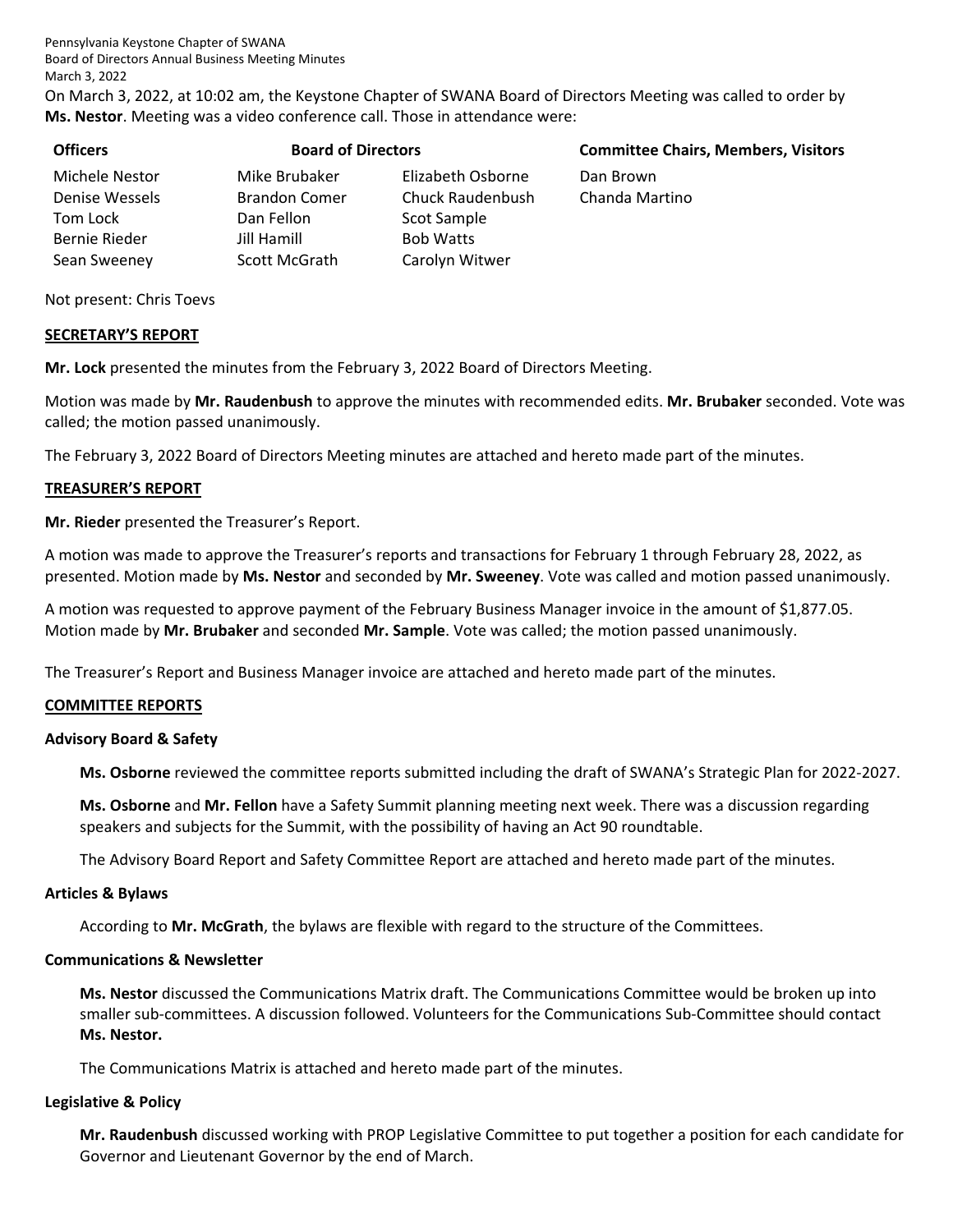**Ms. Nestor** discussed Senator Caprioletti's office rewriting a bill to replace CDRA. DEPs release of ACT 101. Discussed another bill to introduce product stewardship for packaging materials that sounds similar to CDRA.

# **Membership & Marketing**

No report.

# **Personnel & Nominating**

**Mr. Lock** updated the deadlines for nominations in the calendar. April 15 for the call for nominations with a deadline of May 31. Present the slate at the June BOD Meeting.

#### **Fall Conference**

**Ms. Nestor** gave an update on the status of the registrations for the Fall Conference, Recycling Summit, and Safety Summit. The new for 2022 multi-event exhibitor packages appear to be well received.

The agenda for the Recycling Summit was shared. Topics for Fall Conference and Safety Summit are welcome; contact Ms. Nestor. A pre‐conference training speaker is still needed.

# **Mini‐Tech Seminars**

**Ms. Wessels** discussed upcoming mini‐technical seminars. There was a brief discussion about potentially holding the 3 day composting course possibly in October.

# **Road‐E‐O**

Registration is open for the 2022 Mid‐Atlantic Regional Road‐E‐O.

# **Scholarships**

The deadline for scholarship applications is May 2, 2022.

#### **Young Professionals**

**Mr. Comer** and **Ms. Hamill** have met to discuss a reception/networking the night before the Safety Summit.

# **Strategic Planning**

No report.

#### **CHAPTER CALENDAR**

#### **March 2022**

- Thursday, 3/3, 10 am ‐ **Board Meeting Conference Call**
- **3/14 & 3/15, Recycling Summit, Hilton Harrisburg**
- 3/15, Article Deadline for Spring Edition of *The Keystone*

# **April 2022**

- Thursday, 4/7, 10 am ‐ **Board Meeting Conference Call**
- 4/15, Call for BOD nominees
- Distribute Spring Edition of *The Keystone*

# **May 2022**

- 5/2, Chapter Scholarship Application Deadline
- Thursday, 5/5, 10 am ‐ **Board Meeting, TBD**
- **5/12 & 5/13, 2022 Mid‐Atlantic Regional Road‐E‐O, Elkton, MD**
- **5/17 & 5/18, Safety Summit, Hilton Harrisburg**
- 5/31, BOD nominations Deadline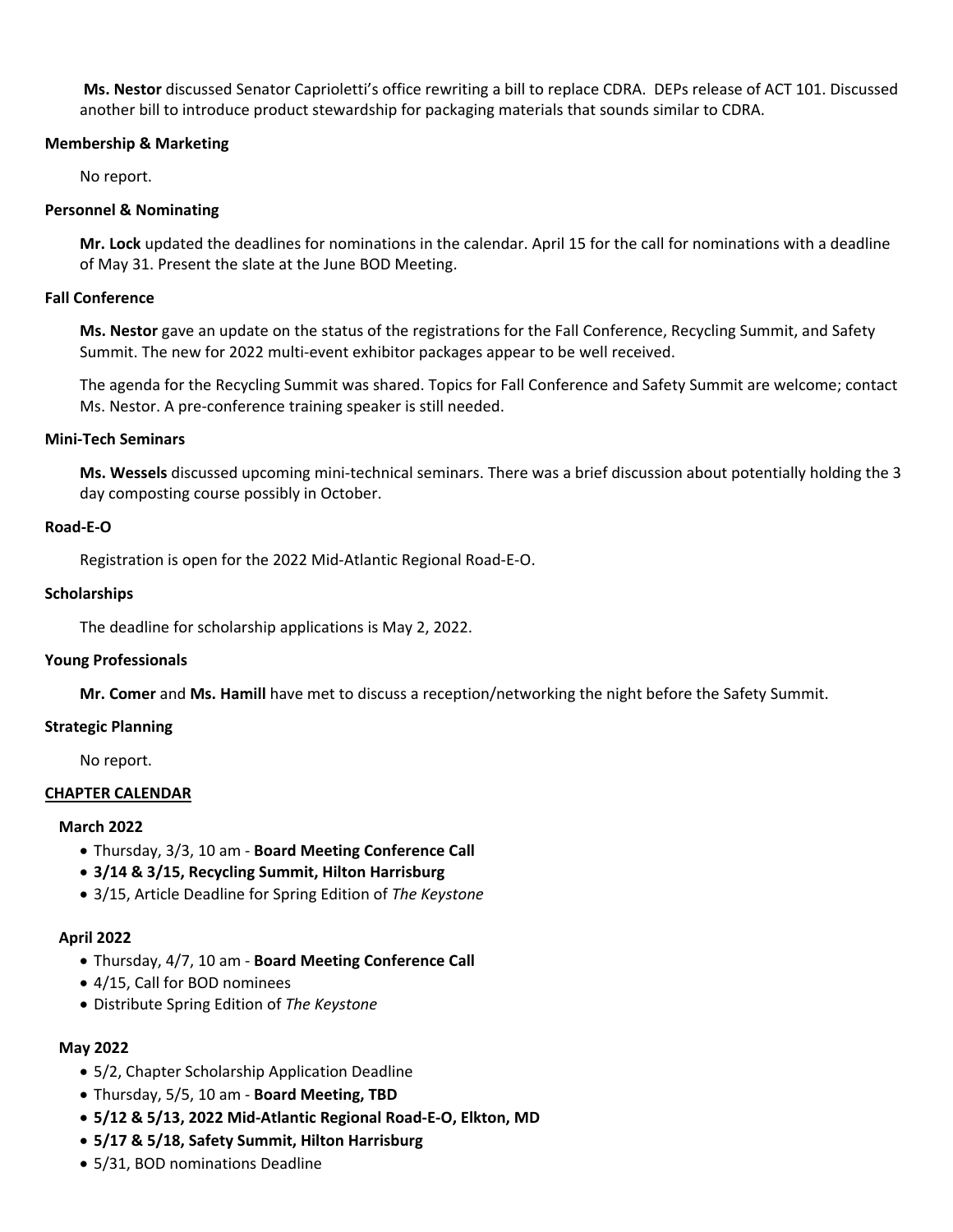#### **June 2022**

- Thursday, 6/2, 10 am ‐ **Board Meeting Conference Call**
- 6/1, Deadline for submittal of Grant H. Flint Scholarship recommendations to SWANA
- 6/2, Nominating Committee presents Slate of Officers and Directors for election

#### **July 2022**

- **No Board Meeting**
- Wednesday 7/15, Article Deadline for Summer Edition of The Keystone

#### **August 2022**

- Thursday, 8/4, 10 am ‐ **Board Meeting Conference Call**
- Distribute Summer Edition of *The Keystone*

# **September 2022**

- **9/7 & 9/8, Annual Joint Fall Conference, Hilton Harrisburg**
- **9/8, Chapter Annual Business Meeting and Election** immediately following Fall Conference
- Chapter Fiscal Year Ends

#### **OLD BUSINESS**

A motion was made to approve the 2022 Business Manager contract as discussed and reflected in the attached contract. Motion made by **Mr. Raudenbush** and seconded by **Ms. Wessels**. Vote was called; motion passed unanimously.

Business Manager contract is attached and hereto made part of the minutes.

#### **NEW BUSINESS**

Brief discussion regarding the email scams that have been sent to the Treasurer and potentially other board members. If there any question of the validity of an email, contact the sender via phone.

#### **NEXT MEETING**

The next regularly scheduled meeting of the Keystone Chapter Board of Directors will be a video conference meeting on April 7, 2022, at 10:00 am. All members are welcome.

#### **ADJOURN**

With no further business to address, a motion was made to adjourn by **Ms. Wessels** and seconded by **Ms. Hamill**. Vote was called and motion passed unanimously.

Respectfully Submitted,

Chanda Martino Business Manager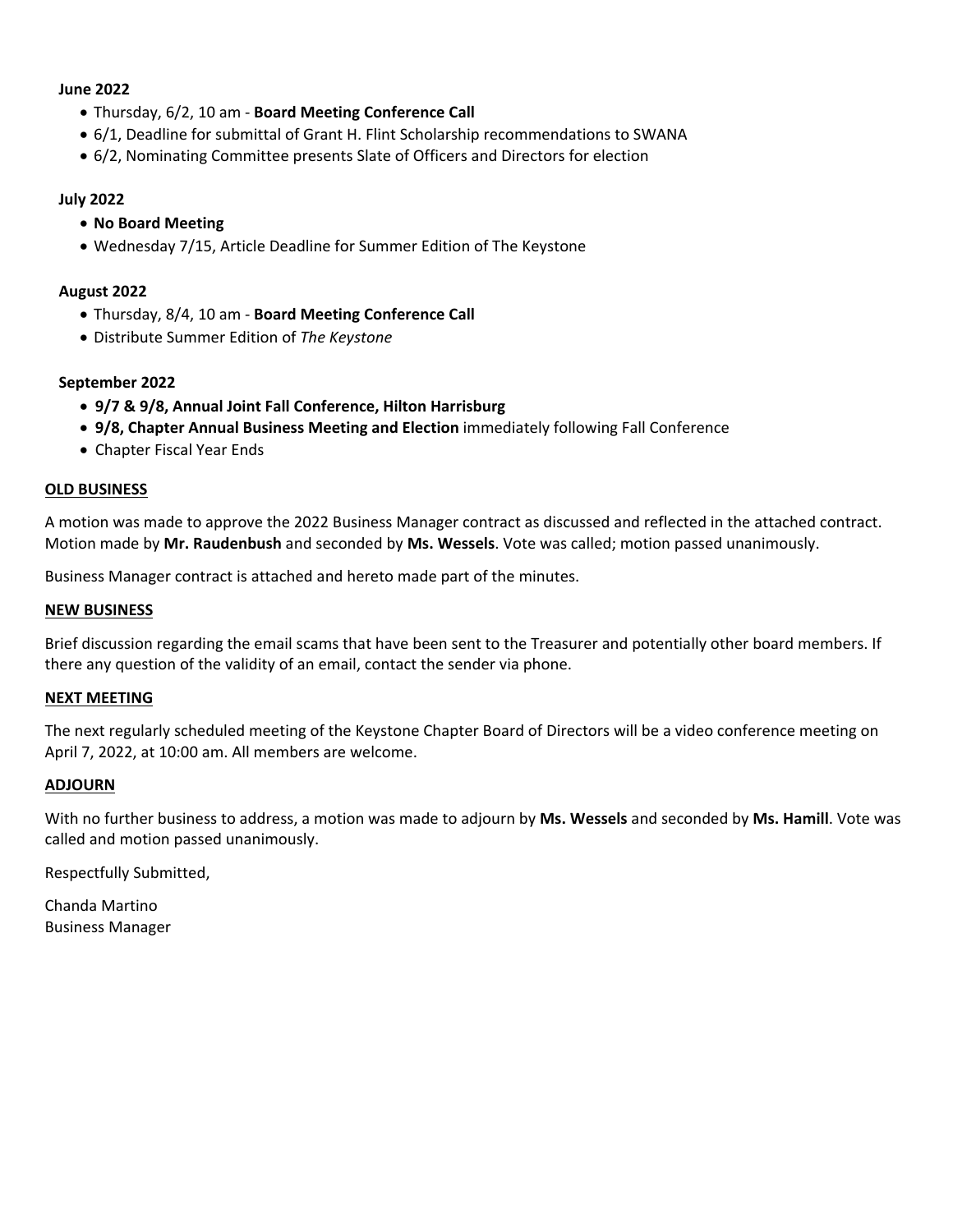# **Keystone SWANA Treasurer's Report**

# **FEBRUARY 2022**

Prepared by Chanda Martino, Business Manager Reviewed/Presented by Bernie Rieder, Treasurer

# **MARCH 2, 2022**

- 1. Balance Sheet as of Feb 28
- 2. Transaction Detail by Account Feb 1 through Feb 28

A **MOTION** is requested to approve the Treasurer's Reports and all transactions February 1 through February 28, 2022.

3. Business Manager February invoice for \$1,877.05.

A **MOTION** is requested to approve the Business Manager invoice as presented.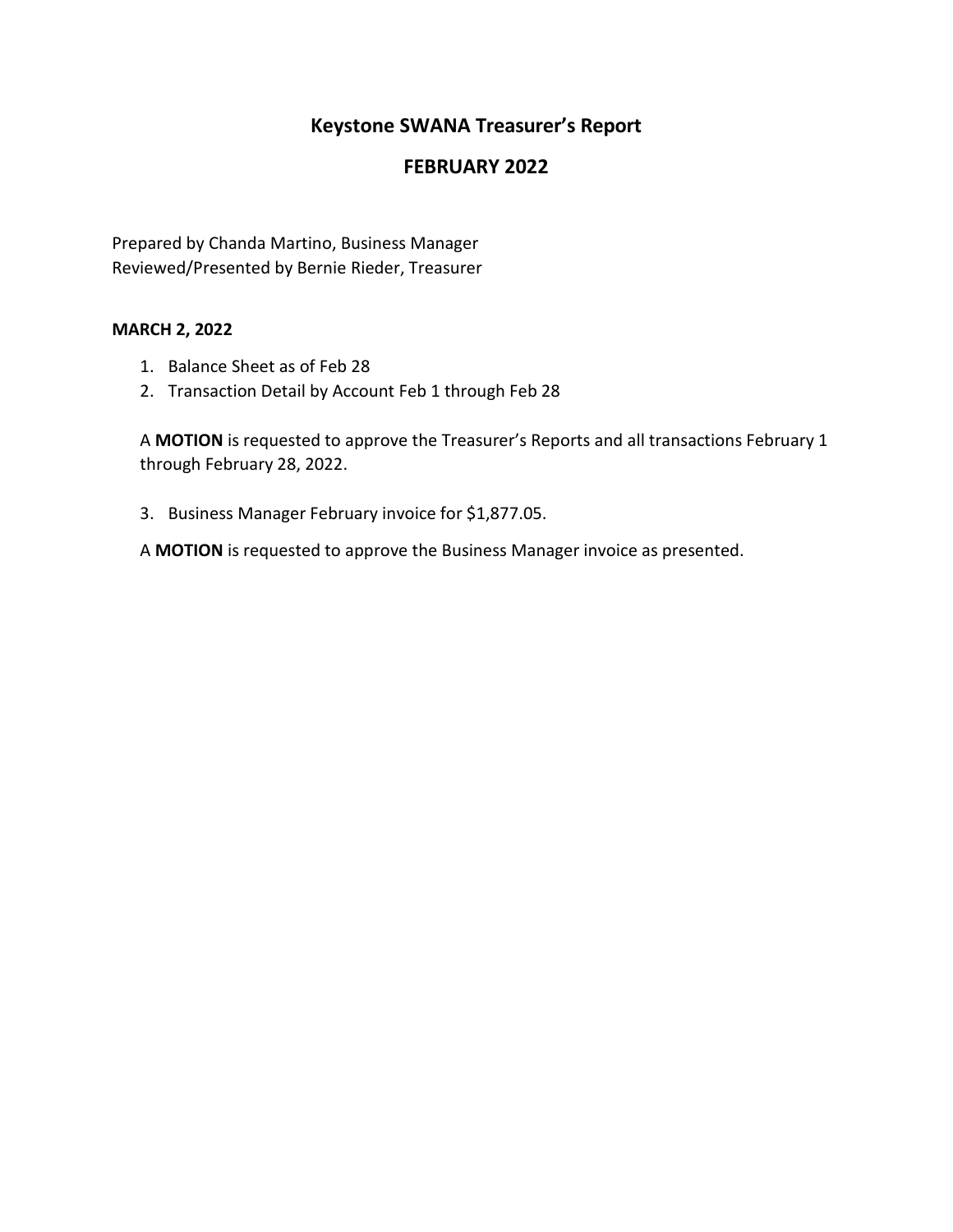# 2:31 PM PA Keystone Chapter of Solid Waste Association of N.America 03/02/22 **Transaction Detail by Account**

Accrual Basis February 2022

| <b>Type</b>             | <b>Date</b> | Name           | Memo                               | <b>Amount</b> |
|-------------------------|-------------|----------------|------------------------------------|---------------|
| 1003 FCCB               |             |                |                                    |               |
| Check                   | 02/02/2022  | AffiniPay      | merchant services fee - Jan 2022   | $-240.52$     |
| Deposit                 | 02/04/2022  |                | Deposit - Events Income            | 350.00        |
| Deposit                 | 02/10/2022  |                | Deposit - Events Income            | 225.00        |
| Deposit                 | 02/11/2022  |                | Deposit - Events Income            | 225.00        |
| Deposit                 | 02/14/2022  |                | Deposit - Event Income             | 15.00         |
| <b>Bill Pmt - Check</b> | 02/14/2022  | Chanda Martino | January 2022 Business Manager      | $-2.545.52$   |
| Deposit                 | 02/15/2022  |                | Deposit - January 2022 Member Dues | 2,147.20      |
| Deposit                 | 02/16/2022  |                | Deposit - Event Income             | 300.00        |
| Deposit                 | 02/17/2022  |                | Deposit - Event Income             | 100.00        |
| Deposit                 | 02/22/2022  |                | Deposit - Event Income             | 2.040.00      |
| Deposit                 | 02/23/2022  |                | Deposit - Event Income             | 125.00        |
| Deposit                 | 02/24/2022  |                | Deposit Events Income              | 8,285.00      |
| Deposit                 | 02/24/2022  |                | Deposit                            | 100.00        |
| Deposit                 | 02/25/2022  |                | Deposit - Event Income             | 1,600.00      |
| Total $1003 \cdot$ FCCB |             |                |                                    | 12,726.16     |
| TOTAL                   |             |                |                                    | 12,726.16     |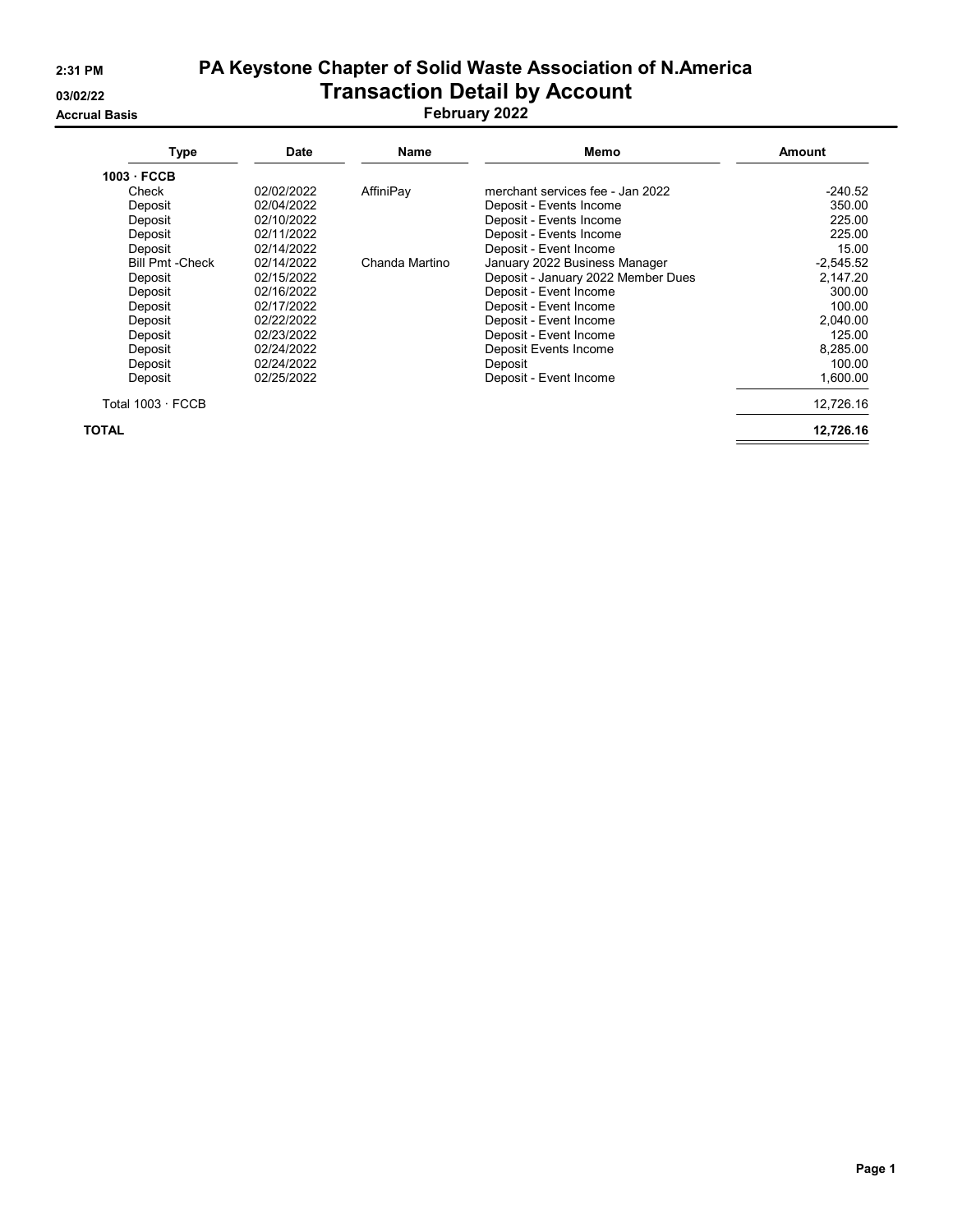# 2:40 PM PA Keystone Chapter of Solid Waste Association of N.America 03/02/22 **Balance Sheet**

|                         |  | _ _ _ _ _ _ _ _ _ _ _ _ |  |  |  |
|-------------------------|--|-------------------------|--|--|--|
| As of February 28, 2022 |  |                         |  |  |  |

|                                                                                                                                       | Feb 28, 22                          |
|---------------------------------------------------------------------------------------------------------------------------------------|-------------------------------------|
| <b>ASSETS</b><br><b>Current Assets</b><br><b>Checking/Savings</b>                                                                     |                                     |
| 1003 FCCB<br>1005 · Edward Jones                                                                                                      | 62,090.08<br>54,680.91              |
| <b>Total Checking/Savings</b>                                                                                                         | 116,770.99                          |
| <b>Total Current Assets</b>                                                                                                           | 116,770.99                          |
| <b>TOTAL ASSETS</b>                                                                                                                   | 116,770.99                          |
| <b>LIABILITIES &amp; EQUITY</b><br><b>Equity</b><br>30000 Opening Balance Equity<br>3030 Unrestricted Net Assets<br><b>Net Income</b> | 30,928.95<br>70,267.52<br>15,574.52 |
| <b>Total Equity</b>                                                                                                                   | 116,770.99                          |
| TOTAL LIABILITIES & EQUITY                                                                                                            | 116,770.99                          |
|                                                                                                                                       |                                     |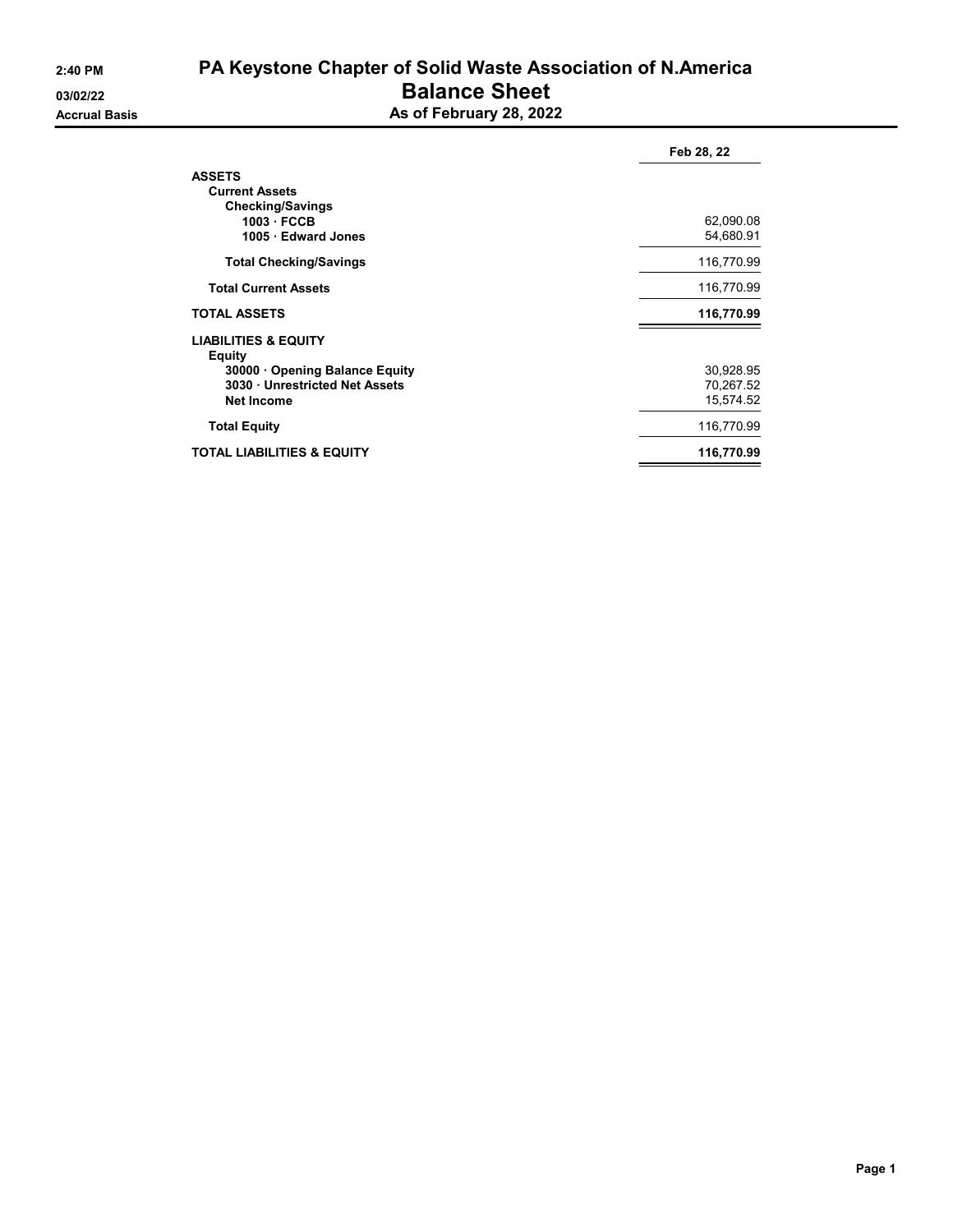

# Bill To Date: 3/1/2022

Pennsylvania Keystone Chapter of SWANA 1610 Russell Road, Lebanon, PA 17046

| <b>Description</b>              | Amount     |  |  |
|---------------------------------|------------|--|--|
| Hours for February 1 - 28, 2022 | \$1,767.04 |  |  |
| Mileage                         | \$20.01    |  |  |
| Phone                           | \$60.00    |  |  |
| Internet                        | \$30.00    |  |  |
| Total                           | \$1,877.05 |  |  |

| <b>Expenses</b> | Amount |
|-----------------|--------|
|                 |        |
|                 |        |
|                 |        |
| Total           |        |

Total \$1,877.05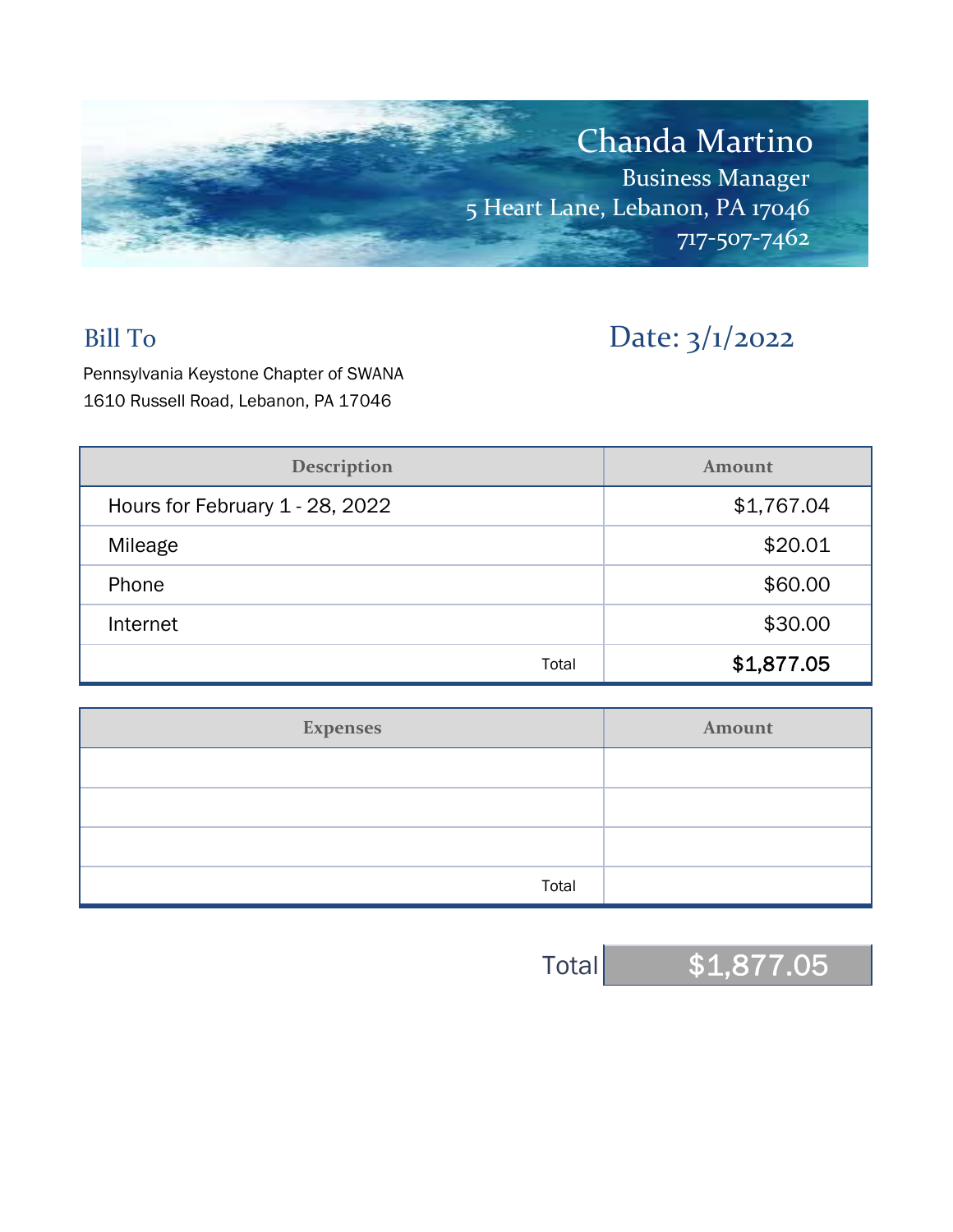| Pennsylvania Keystone Chapter of SWANA |             |                                                                                          |                |                  |             |                 |                  |  |
|----------------------------------------|-------------|------------------------------------------------------------------------------------------|----------------|------------------|-------------|-----------------|------------------|--|
| <b>Business Manager</b>                |             |                                                                                          |                |                  |             |                 |                  |  |
|                                        |             | <b>FEBRUARY 2022</b>                                                                     |                |                  |             |                 |                  |  |
| Date                                   | Mileage     |                                                                                          | General        | <b>Fall Conf</b> | Roadeo      | MiniTech        | Total Hours      |  |
| 1-Feb                                  | $\Omega$    | email, timesheet, invoice, FC sponsor registration, BOD meeting prep, TR reports, finand | 3.5            | 1.25             | 0           | 0               | 4.75             |  |
| 2-Feb                                  | 0           | email                                                                                    | 0.5            | 0                | 0           | 0               | 0.5              |  |
| 3-Feb                                  | $\mathbf 0$ | newsletter, BOD meeting prep, email, RS hotel questions, BOD meeting                     | 3              | 0                | 0           | 0.5             | 3.5              |  |
| 4-Feb                                  | $\mathbf 0$ | Roadeo registration mods, email                                                          | 0.25           | 0                | 0.5         | 0               | 0.75             |  |
| 7-Feb                                  | $\mathbf 0$ | email, RS exhibit, website mods, minutes, files, roadeo registrations                    | 2.25           |                  | 0.25        | 0.5             | 3                |  |
| 8-Feb                                  | 0           | roadeo registration, RS reg, FC reg                                                      | $\mathbf{1}$   | 0.5              | 0.5         | 0.75            | 2.75             |  |
| 9-Feb                                  | 7.2         | GLRA - mail, FC reg, upcoming events email, minutes                                      | 1.75           | 0.5              | 0.25        | 0.75            | 3.25             |  |
| 10-Feb                                 | 0           | email                                                                                    | 0.25           | 0                | 0           | 0               | 0.25             |  |
| 11-Feb                                 | 0           | RS reg, email, FC reg, finances, Affinipay call, roadeo reg                              | 1.75           | 0.5              | 0.25        | 0.5             | 3                |  |
| 14-Feb                                 | 12.6        | SCS - check signed, email, website mods                                                  | $\mathbf{1}$   | 0.25             | 0           | 0.25            | 1.5              |  |
| 15-Feb                                 | 0           | timesheet, email, RS & FC registrations                                                  | 1.5            | 0.5              | 0           | 0.75            | 2.75             |  |
| 16-Feb                                 | $\pmb{0}$   | RS reg emails, FC reg, data entry and processing                                         | 1.5            | 0.5              | $\mathbf 0$ | 0.5             | 2.5              |  |
| 17-Feb                                 | 7.2         | GLRA - mail, scam emails, process checks, FC reg, RS reg, QB entries                     | 3.75           | $\mathbf{1}$     | 0.25        | $\mathbf{1}$    | 6                |  |
| 18-Feb                                 | 0           | invoice, timesheet, minutes, roadeo registration, email                                  | 1.25           | 0                | 0.25        | 0               | 1.5              |  |
| 22-Feb                                 | $\mathbf 0$ | scholarship email, website mods, email                                                   | 1.75           | 0                | 0           | 0               | 1.75             |  |
| 23-Feb                                 | 7.2         | GLRA - mail, taxes, call w Michele, minutes, BOD meeting report, website mods, files     | $\overline{2}$ | 0.5              | 0           | 0.5             | 3                |  |
| 25-Feb                                 | 0           | roadeo reg, email                                                                        | 0.75           | 0                | 0           | 0.5             | 1.25             |  |
| 28-Feb                                 | $\mathbf 0$ | email, timesheet, RS reg call, finances                                                  | 1.25           | 0                | 0.25        | 0.5             | $\overline{2}$   |  |
|                                        |             |                                                                                          |                |                  |             |                 |                  |  |
|                                        |             |                                                                                          |                |                  |             |                 |                  |  |
|                                        |             |                                                                                          |                |                  |             |                 |                  |  |
|                                        |             |                                                                                          |                |                  |             |                 |                  |  |
|                                        |             |                                                                                          |                |                  |             |                 |                  |  |
|                                        | 34.2        | <b>Total Miles</b>                                                                       |                |                  |             |                 |                  |  |
|                                        |             | <b>Total Hours</b>                                                                       | 29             | 5.5              | 2.5         | $\overline{7}$  | 44               |  |
|                                        |             |                                                                                          | \$1,164.64     | \$220.88         | \$100.40    | \$281.12        |                  |  |
|                                        |             |                                                                                          |                |                  |             |                 |                  |  |
|                                        |             |                                                                                          |                |                  |             | <b>TIME</b>     | \$1,767.04       |  |
|                                        |             |                                                                                          |                |                  |             | <b>MILEAGE</b>  | \$<br>20.01      |  |
|                                        |             |                                                                                          |                |                  |             | <b>PHONE</b>    | \$<br>60.00      |  |
|                                        |             |                                                                                          |                |                  |             | <b>INTERNET</b> | $\zeta$<br>30.00 |  |
|                                        |             |                                                                                          |                |                  |             | <b>TOTAL</b>    | \$1,877.05       |  |
|                                        |             | 1st QTD Hours                                                                            | 61             | 21.25            | 7.25        | 15.75           | 105.25           |  |
|                                        |             | 2nd QTD Hours                                                                            | 0              | $\pmb{0}$        | 0           | 0               | 0                |  |
|                                        |             | 3rd QTD Hours                                                                            | 0              | $\mathbf 0$      | 0           | 0               | 0                |  |
|                                        |             | 4th QTD Hours                                                                            | 0              | 0                | 0           | 0               | $\mathbf 0$      |  |
|                                        |             | <b>YTD hours</b>                                                                         | 61             | 21.25            | 7.25        | 15.75           | 105.25           |  |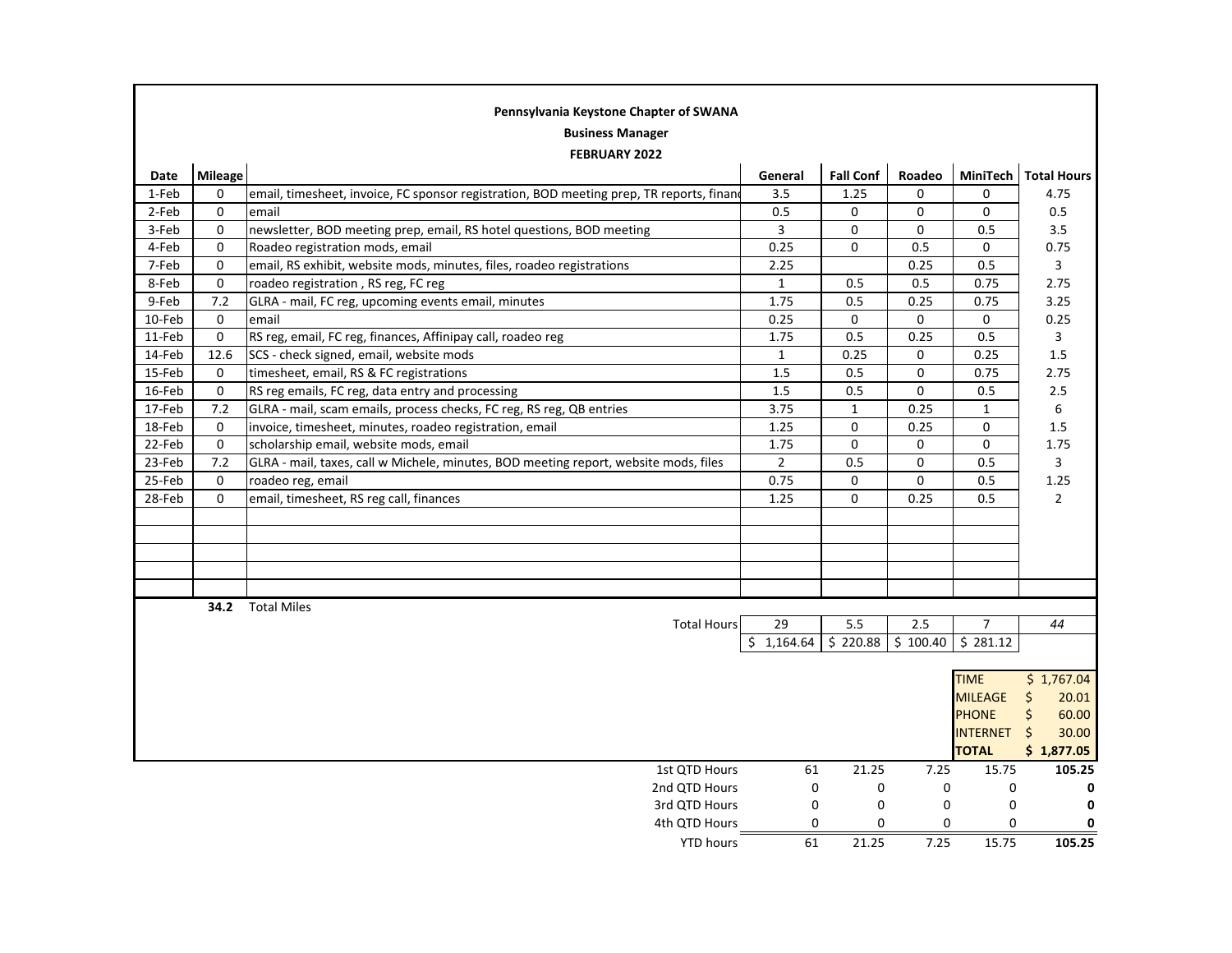# **ADVISORY BOARD REPORT** – March 1, 2022

# Elizabeth Osborne, Chapter Advisory Board Member

The second draft of the SWANA 2022-2027 Strategic Plan has been released to Board, Advisor Board and Strategic Working Groups. Comments are to be submitted by the  $4<sup>th</sup>$ . Attached is a visual of the Strategy House that identifies goals and objectives. The plan itself is 30 pages. The third draft will be shared at the winter Board of Directors meeting.

The Policy Committee met 22 February. We looked at new formatting of 13 existing polices. The goal is clearer and succinct policy statements. Content of the policies were not changed. We are to review and comment by 15 March.

There was a Region 7 call on the  $28<sup>th</sup>$ . I was invited to attend the NJ Board of Directors meeting while I am at the NJ conference at the end of April.

SWANA Strategy House attached.

# **SAFETY COMMITTEE REPORT** – March 1, 2022

Elizabeth Osborne, Safety Ambassador

Safety Summit: Dan Fellon and I have a call scheduled for Monday, the  $7<sup>th</sup>$  to continue coordinating.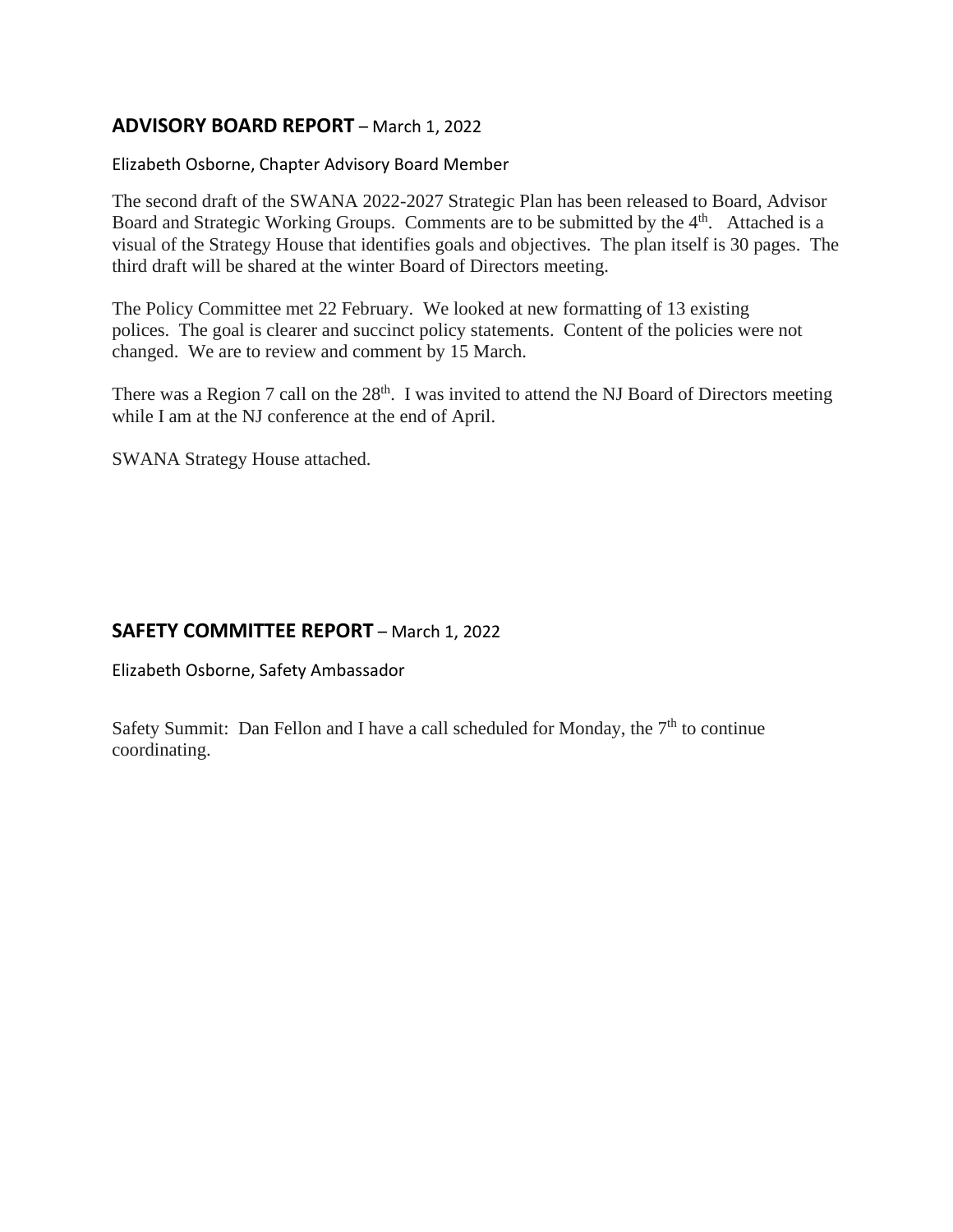# *Core Purpose*

To advance the responsible management of solid waste as a resource.

# *Mission*

SWANA is an organization of professionals committed to advancing *from solid waste management to resource management*  through their shared emphasis on education, advocacy, safety, and research.

| Goals                                                                                                                               |                                                                                                                                                                               |                                                                                                                                                                                        |                                                                                                                                                       |  |  |
|-------------------------------------------------------------------------------------------------------------------------------------|-------------------------------------------------------------------------------------------------------------------------------------------------------------------------------|----------------------------------------------------------------------------------------------------------------------------------------------------------------------------------------|-------------------------------------------------------------------------------------------------------------------------------------------------------|--|--|
| I. Get off the Top 10 list of<br>most dangerous jobs                                                                                | II. Become climate champions                                                                                                                                                  | III. Reframe perception of<br>industry as employers of<br>choice                                                                                                                       | <b>IV. Continue to strengthen</b><br><b>SWANA</b> infrastructure and<br>financial viability                                                           |  |  |
| <b>Driving Trends</b>                                                                                                               |                                                                                                                                                                               |                                                                                                                                                                                        |                                                                                                                                                       |  |  |
| • Shifting worker priorities<br>• Increasing impacts from climate<br>change<br>• Expanding use of technology, AI,<br>and automation | • Shifting worker priorities<br>• Increasing impacts from climate<br>change<br>• Expanding value for resources & the<br>circular economy<br>• Changing norms for meetings and | • Shifting worker priorities<br>• Increasing impacts from climate<br>change<br>• Expanding use of technology, AI, and<br><i><u>automation</u></i><br>• Changing norms for meetings and | • Shifting worker priorities<br>• Expanding use of technology, AI, and<br><i><u>automation</u></i><br>• Changing norms for meetings and<br>connection |  |  |
| Objectives                                                                                                                          | connection                                                                                                                                                                    | connection                                                                                                                                                                             |                                                                                                                                                       |  |  |
| 1. Collaborate with gov't                                                                                                           | 3. Emphasize resource                                                                                                                                                         | 6. Improve conditions for<br>everyone in the industry                                                                                                                                  | 8. Grow and retain membership                                                                                                                         |  |  |
| agencies & partners to<br>support standards and policies<br>that lead to safer work                                                 | management in SWANA's<br>structure & communications                                                                                                                           | through leadership in Diversity,<br>Equity, and Inclusion                                                                                                                              | 9. Strengthen working<br>relationships and communication                                                                                              |  |  |
| environments                                                                                                                        | 4. Emphasize organics<br>management                                                                                                                                           |                                                                                                                                                                                        | among SWANA HQ and<br><b>SWANA's sub-units</b>                                                                                                        |  |  |
| 2. Develop resources to<br>support employer safety                                                                                  |                                                                                                                                                                               | 7. Engage young professionals<br>and next-generation employees                                                                                                                         |                                                                                                                                                       |  |  |
| programs                                                                                                                            | 5. Reframe and prioritize<br>resource management in North                                                                                                                     |                                                                                                                                                                                        | 10. Determine what "hybrid" will                                                                                                                      |  |  |
| <b>Foundations</b>                                                                                                                  | American instructure to<br>support climate mitigation                                                                                                                         |                                                                                                                                                                                        | mean to SWANA events,<br>meetings, and services                                                                                                       |  |  |

**Partnerships:** Strong and trusting partnerships with chapters, federal agencies, thought leaders, and industry leaders

**Resources**: the financial resources, talent, and capacity to enable best-in-class training, advocacy, and member experiences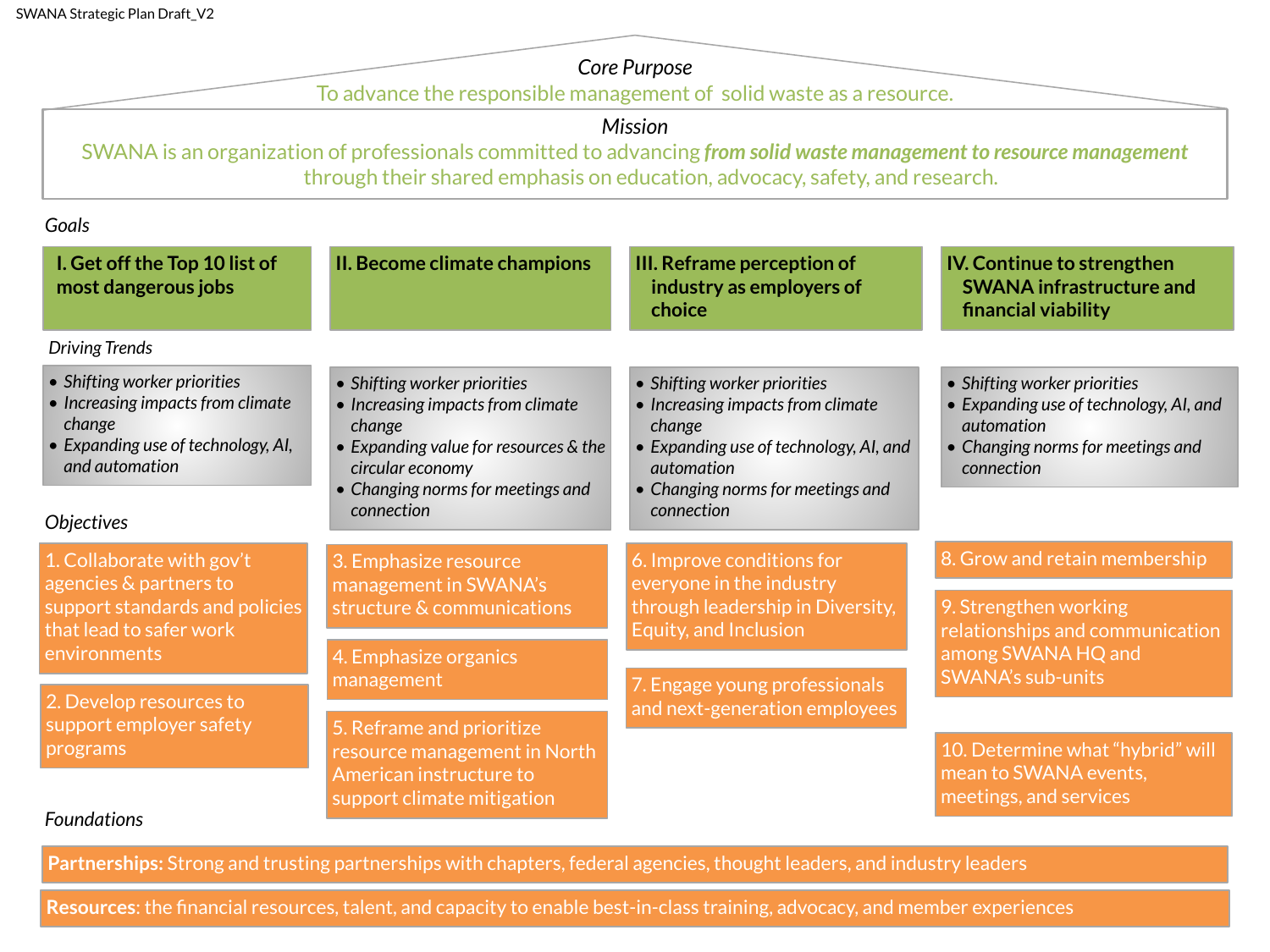# **Mini-tech Committee Report February 2022**

# **Past Mini-techs**

# **Scheduled Mini-techs**

- Late May/early June LCSWMA landfill visual synthesis project, the Vertical Expansion project and natural succession initiative, removal of metal fines from incinerator ash
- TBD Penn Waste Recycling plant

# **Planning Stages**

• TBD – York County recycling plant upgrades

# **Other ideas**

Radiation Monitoring E-waste facility tour (GLRA facility after constructed) Anaerobic Digester: Brubaker Farm Tour (Lancaster County), Reinhold Farm Tour (Juniata County) or City of Philadelphia digester, or Milton Sewer Authority? Wind Defender (Elliot Pugh)

# **SWANA 3-day Managing Composting Programs Certification Course**

- SWANA charges Chapter \$425/manual
- National rate is \$859 for members and \$1,059 for non-members, plus exam (\$250 members, \$400 non-members). Chapter can charge less.
- SWANA now offers as an online course sent email to those interested in course to gauge interest in in-person vs. online.

Survey sent to all members – 20 responses to date (11 interested in course, 9 are not)

Interested and # of attendees (potential # of Attendees = 15-19)

- City of Pittsburgh (2 individuals responded) (2-4)
- LCSWMA (1)
- Centre County Recycling & Refuse Authority (3)
- Allegheny County Health Dept. (1)
- Chestnut Hill Township (1)
- Chrin  $(1)$
- City of Harrisburg (1-2)
- Millcreek Township (1-3)
- City of Lancaster (1)
- CCSWA (3)

# Preferred Month: **October (12 responses)**

Potential Instructor: Jessica Moore, University of MD, Manager of Recycling and Administration – email sent to gauge interest